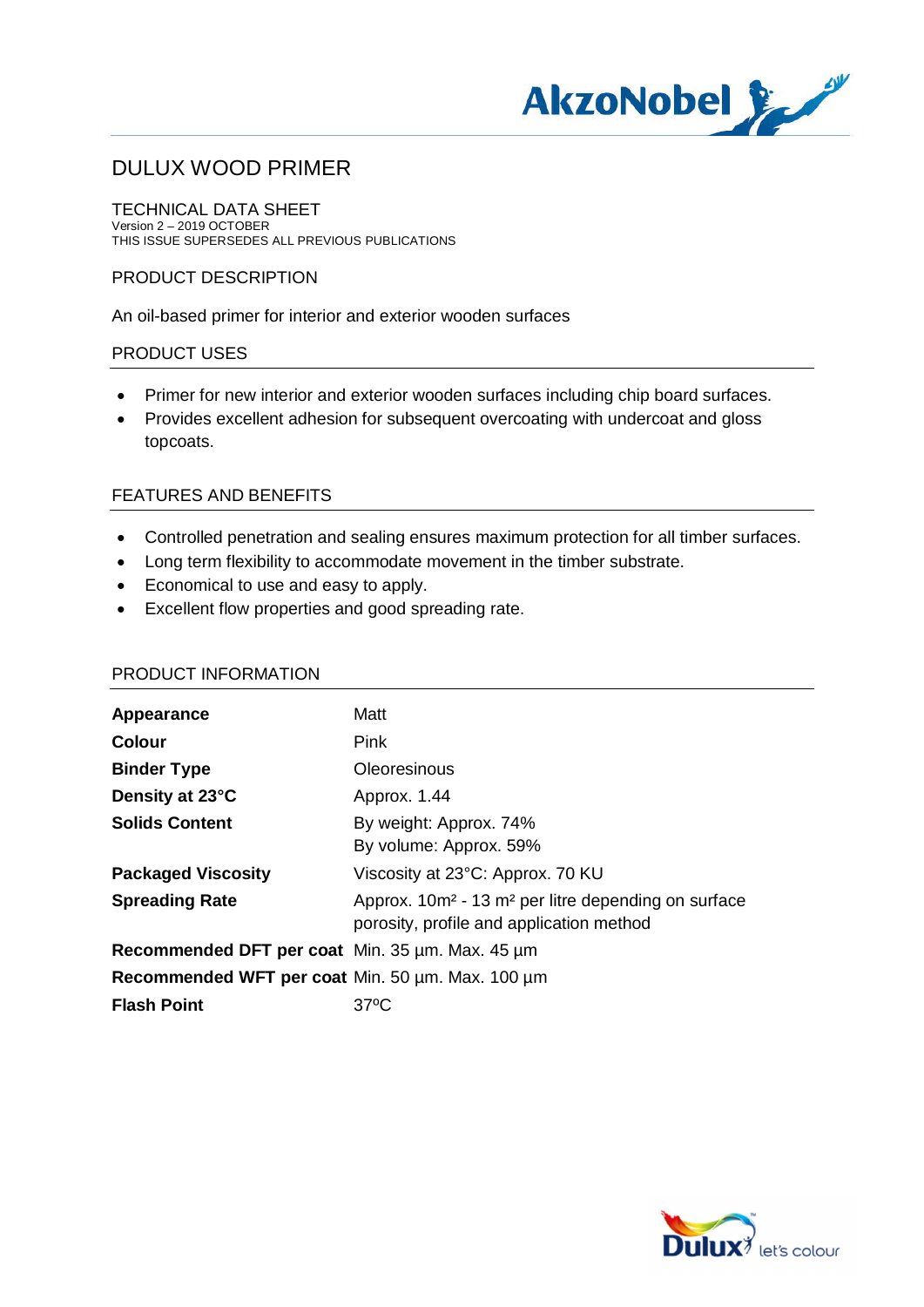

## APPLICATION INFORMATION

| Mixing                                | Stir until homogeneous with a flat paddle                                                                                                                                                                                                                                  |
|---------------------------------------|----------------------------------------------------------------------------------------------------------------------------------------------------------------------------------------------------------------------------------------------------------------------------|
| <b>Application Surface conditions</b> | Surface Temperature between 10 - 35°C Relative Humidity<br>between 10 - 85 % OR 2°C above dew point minimum.                                                                                                                                                               |
| Application methods                   | Brush or short nap roller.                                                                                                                                                                                                                                                 |
| Thinner                               | Thinning not recommended.<br>Ready for use after thorough stirring.                                                                                                                                                                                                        |
| <b>Drying Time</b>                    | Touch dry 6 hours at 23°C.                                                                                                                                                                                                                                                 |
| <b>Recoating Time</b>                 | 18 hours at 23°C (Drying times will be extended during cold,<br>wet or humid conditions)                                                                                                                                                                                   |
| Cleaning of equipment                 | After use, remove as much product as possible, and then<br>clean immediately with Dulux Brush Cleaner Degreaser or<br>Mineral Turpentine.                                                                                                                                  |
| <b>Substrates</b>                     | Suitable for all correctly prepared wooden surfaces.                                                                                                                                                                                                                       |
| Precautions:                          | Do not apply during cold (below 10°C) or wet weather.<br>Only suitable as a primer for wood.                                                                                                                                                                               |
|                                       | Not designed to withstand natural weathering. It should be<br>recoated in 2 to 3 days. If left uncoated for extended<br>periods, sanding will be required before application of the<br>topcoat. Dulux Wood Primer is not recommended for use<br>on highly resinous timber. |
| <b>Coats Required</b>                 | New work 1 coat, a $2^{nd}$ coat may be required on very<br>absorbent surfaces.                                                                                                                                                                                            |
| <b>Top Coating</b>                    | Over coated Dulux Wood Primer with one coat Dulux<br><b>Universal Undercoat.</b> Can be top coated with most Dulux<br>decorative finishes.                                                                                                                                 |

## SURFACE PREPARATION

Ensure that surfaces are sound and free from dust, sanding dust, oil, grease, dirt, and debris. Surfaces must be thoroughly dry - no more than 12% moisture content.

For best paint system performance follow **Dulux Wood Primer** with **Dulux Universal Undercoat** before applying the selected decorative finishing coat.

## **New Wood**

- · Timber treated with a wood borer or fire-retardant treatment may cause slow drying (consult supplier).
- Sand wood in the direction of the wood grain to a smooth finish. Dust off thoroughly.
- · Treat knots in timber with Knotting Agent.
- · Spot prime nail heads with **Dulux Steel Primer.**

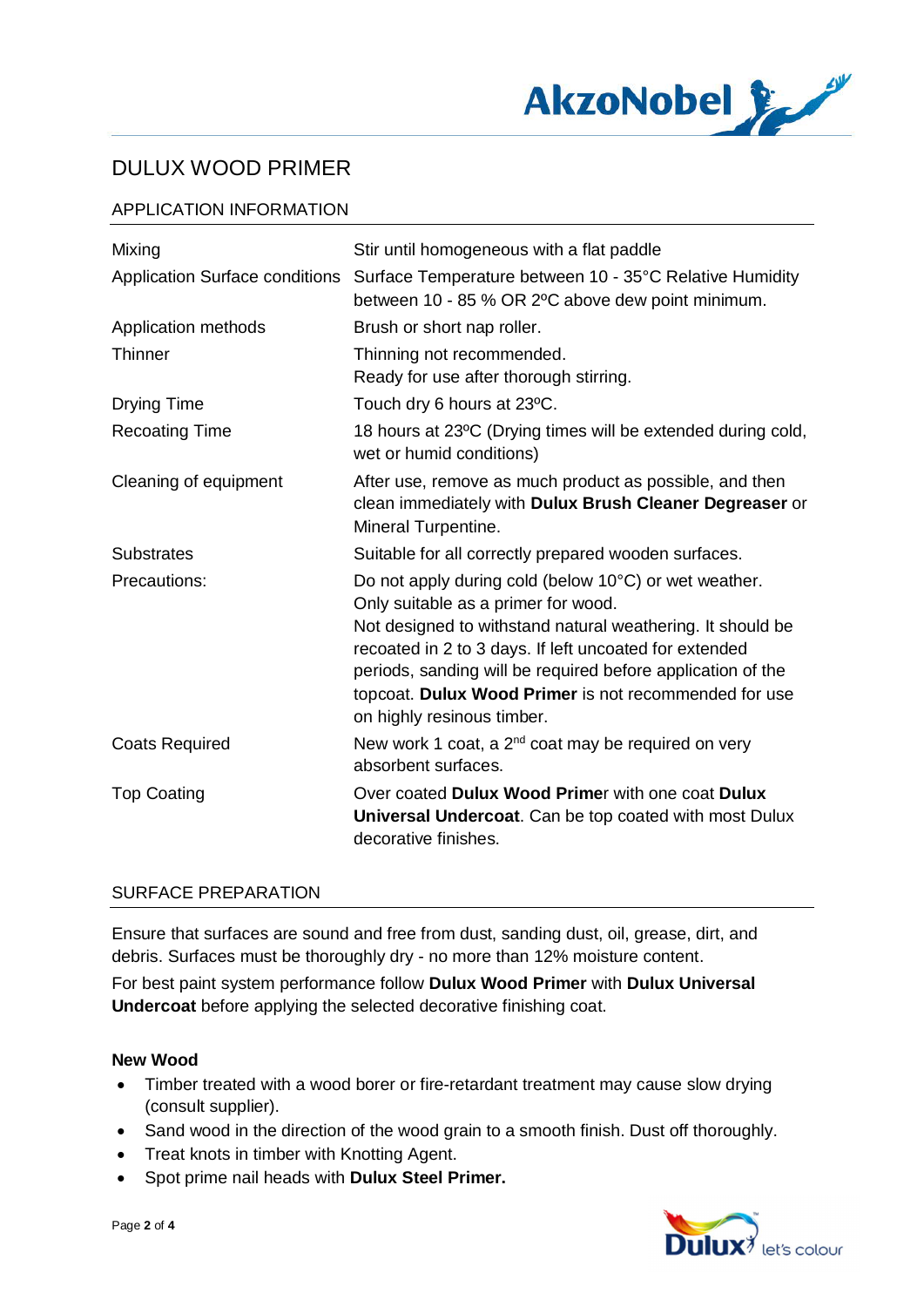

## SURFACE PREPARATION

## **New Wood - Continue**

- · Repair damaged wood with a suitable wood filler.
- · Special attention must be given to painting the end grain to avoid moisture penetration apply a second coat after 10 - 20 minutes.

## PREVIOUSLY PAINTED / TREATED SURFACES

## **Painted and Varnished Surfaces**

- · Loose and flaking paint / varnish must be completely removed by scaping and sanding taking care to feather the edges on the sound paint / varnish.
- · Sound paint /varnished need to be sanded to a matt finish to aid with adhesion and to produce a sound surface for painting. Dust off thoroughly.
- · Inspect all metal brackets, bolts and screws and replace if rusted. Spot prime all bare metal using the appropriate primer before applying **Dulux Wood Primer** to the exposed wood areas.
- · Build up **Dulux Wood Primer** spot-primed areas with **Dulux Universal Undercoat** to the same level as the rest of the paintwork.

## **Oiled wood and wood preservative treated wood**

- Sand wood in the direction of the grain back to the original bare wood, remove sanding dust.
- · Clean with a lint free cloth dampened with mineral turpentine. Multiple wipes may be required to remove surface oils and waxy residue.

## **FILLING**

Fill all imperfections with the appropriate Dulux filler and spot prime filled areas with **Dulux Wood Primer** once the crack filler has dried properly. Failure to do this will result in uneven sheen levels between the repaired and normal areas.

## HEALTH AND SAFETY INFORMATION

This product contains no added lead. Avoid contact with skin or eyes. Keep out of reach of children. If accidently swallowed, seek medical advice immediately and show this container to the doctor. Dry sanding, flame cutting and/or welding of the dry paint film will give rise to dust and/or hazardous fumes. Wet sanding should be used wherever possible.

If exposure cannot be avoided by the provision of local exhaust ventilation, suitable respiratory protective equipment should be used. Do not empty into drains or watercourses. Ensure good ventilation during application and drying. It is recommended to use suitable protective clothing and equipment. To avoid the risk of spillage, always store and transport containers in a secure upright position. Refer to Material Safety Data Sheet for complete information.